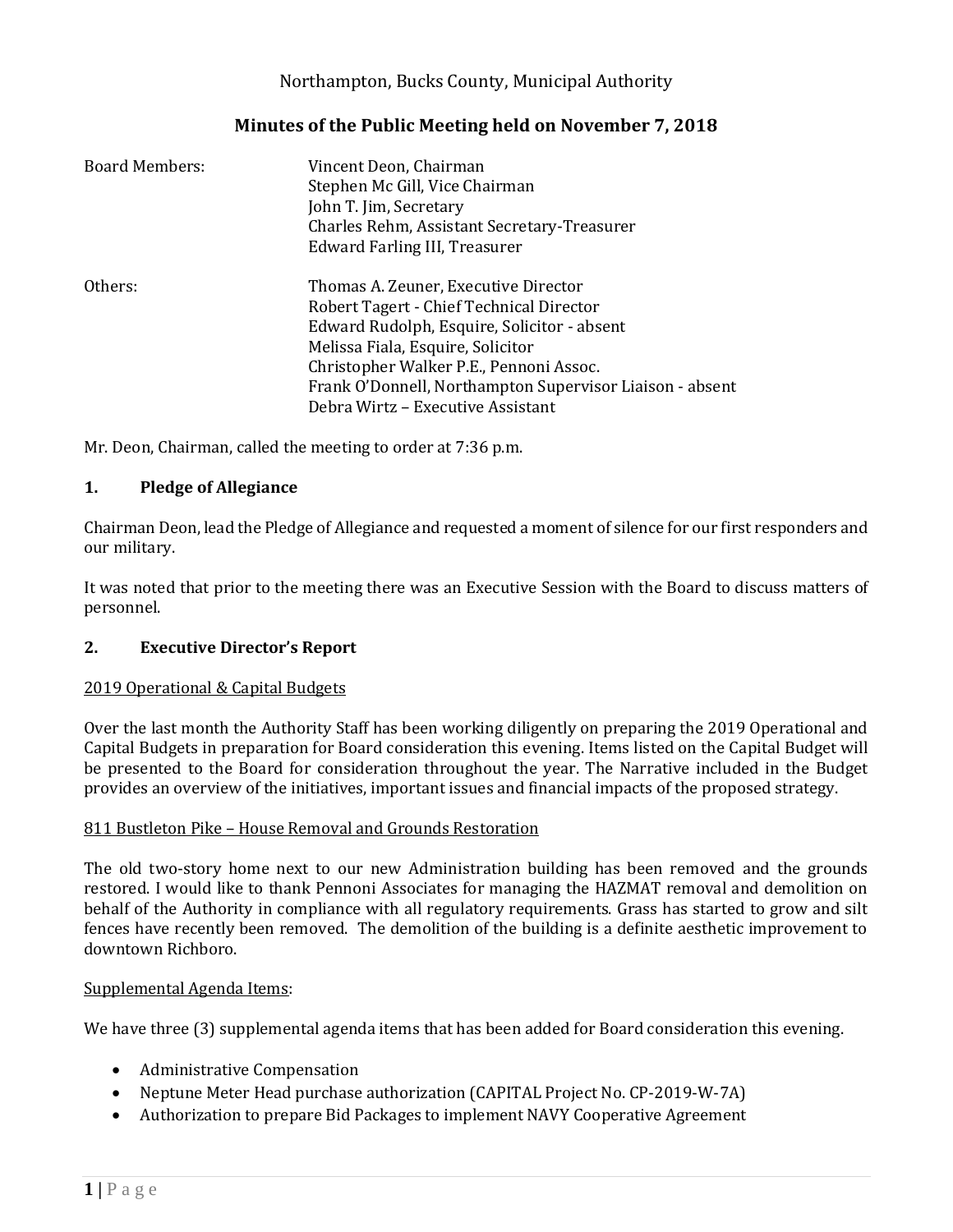# Building Dedication

The plaque for the building dedication has been received and will be mounted on the lobby wall. The plaque will be draped until the Thursday, December 6th event. The "Open House" and "Time Capsule" opening event will be coordinated after the first of the year.

## **3. Citizens' Concerns**

None

# **4. Approval of the Minutes of October 3, 2018**

A motion (Farling-McGill) made to approve the Minutes of October 3, 2018 passed with 5 ayes.

# **5. A discussion regarding Service Charges during normal working hours.**

A motion (McGill-Rehm) made to remove the \$45.00 Service Charge from the Fee Schedule *during normal working hours* passed with 5 ayes.

## **6. Check Requisitions / Accounts Payable**

A motion (Farling-McGill) adopting the following resolutions passed 5 with ayes.

**Requisition No. 2155** dated 10/17/2018 in the amount of \$379,104.22 **Requisition No. 2156** dated 10/29/2018 in the amount of \$899,076.39 **Requisition No. 2157** dated 11/07/2018 in the amount of \$16,134.63 **Requisition No. 2158** dated 11/07/2018 in the amount of \$343,188.76

The major items paid under **Requisition No. 2155** are as follows: Analytical Laboratories - \$12,750.00; BCWSA - Water - \$138,383.80; CSL Services Inc. - \$17,950.00; Cues - \$3,412.11; Jeff Greenwood - \$1,441.31; Herbert Rowland & Grubic - \$3,206.00; Independence Blue Cross - \$11,967.72; JH Shanahan - \$7,315.00; Karl Hops Inc. - \$1,449.16; Kennedy Culvert & Supply - \$5,141.40; Northampton Township - \$1,268.78; Office Basics - \$2,279.76; Pennoni Assoc. Inc. - \$44,551.90; RIO Supply Inc - \$15,682.20; Robert Tagert - \$1,017.98; Teamster Health & Welfare Fund - \$17,381.98; TD Card Services - \$1,713.33; Telog - \$1,800.00; Upper Southampton MUA -\$76,381.98; Tri-M Group LLC - \$2,917.00; Upper South Post Office - \$5,000.00; Verizon - \$1,160.41; and \$75,000.00 for payroll.

The major items paid under **Requisition No. 2156** are as follows: BCWSA – Sewer - \$395,401.60; Berkley Net Underwriters - \$69,207.00; Constellation New Energy - \$8,425.46; Core & Main LP - \$9,778.90; Coyne Chemical - \$1,773.30; Cues - \$1,091.00; First National Bank of Newtown \$59,129.38; Gannett Fleming Corp. - \$1,900.00; Guardian - \$2,317.20; iSign - \$1,695.00; LCF Construction Inc. - \$9,000.00; M.J. Reider Assoc. - \$1,010.00; PennDOT - \$6,715.00; Pennoni Assoc. Inc. - \$57,048.54; RIO Supply Inc. - \$4,232.48; Teamster Health & Welfare Fund - \$3,160.36; W. Bruce Beaton - \$106,915.00; BCWSA disputed - \$79,948.54 and \$75,000.00 for payroll.

The major item paid under **Requisition No. 2157** is escrow bank reconciliation.

The major items paid under **Requisition No. 2158** are as follows: CSL Services Inc. - \$17,950.00; Cues - \$1,132.29; Dukes Root Control Inc. - \$1,441.31; Franc Environmental - \$3,290.00; JH Shanahan - \$18,202.00; Link Computer Corp - \$3,532.20; LookFirst Tech. - \$2,5236.29; Meco Constructors Inc. - \$67,701.75; PA UC Fund - \$3,053.36; PECO - \$6,135.68; Plymouth Environmental - \$24,400.00; Rogers Mechanical Co. - \$3,409.92; Rudolph Clarke LLC - \$28,730.00; Traffic Control Service - \$1,015.92; Verizon - \$1,163.02; and \$75,000.00 for payroll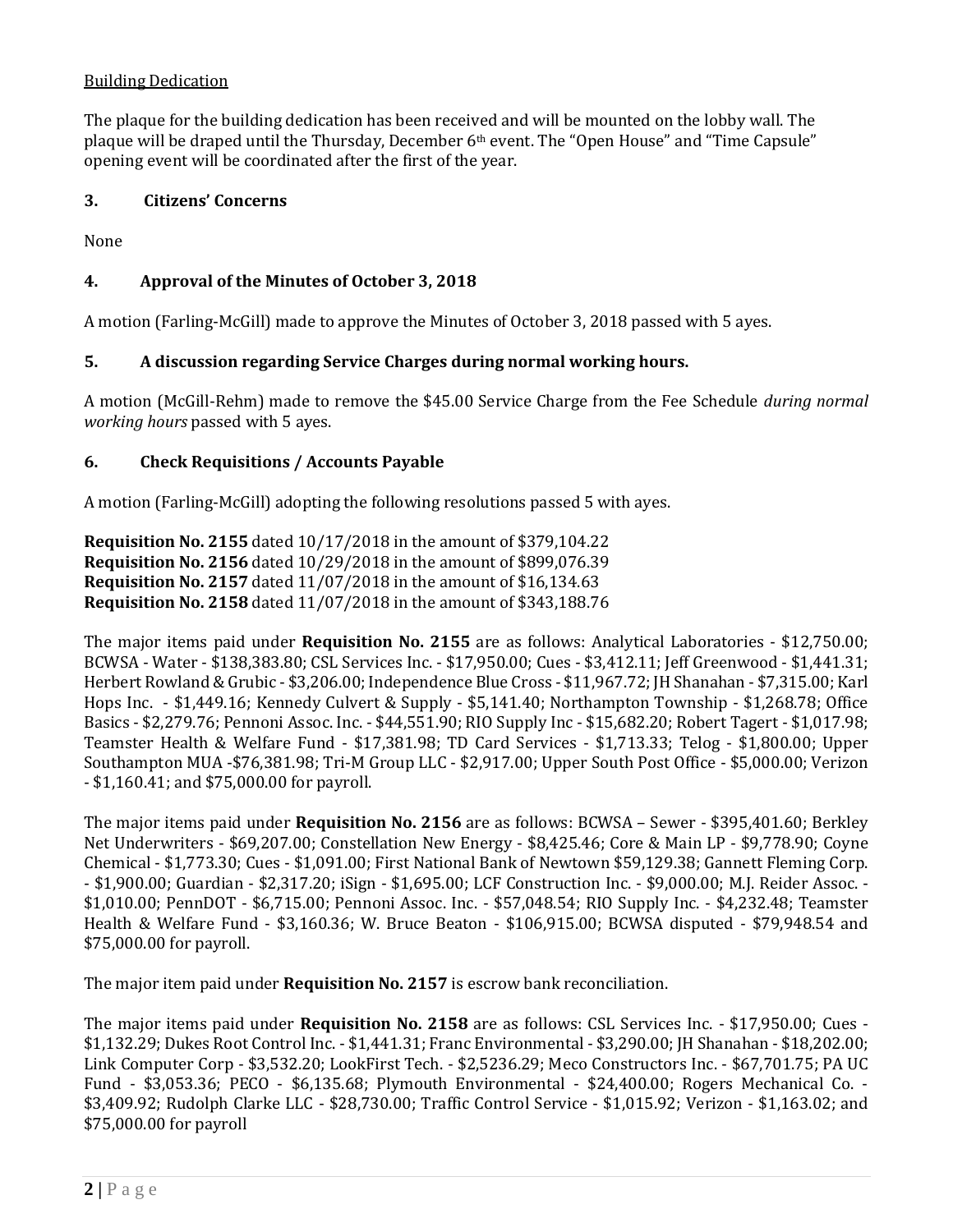## **7. Resolution 2018-1211 – Upper Southampton Municipal Authority**

A motion (Rehm-Jim) made approve Resolution No. 2018-1211 dated November 7, 2018 as prepared by the Authority Solicitor passed with 5 ayes.

| <b>RESOLUTION NO. 2018 - 1211</b>                                                   |                                                                                                                                                                                                                                                                                                                                                                                                                                                                                                                                                                                                                                                                                      |
|-------------------------------------------------------------------------------------|--------------------------------------------------------------------------------------------------------------------------------------------------------------------------------------------------------------------------------------------------------------------------------------------------------------------------------------------------------------------------------------------------------------------------------------------------------------------------------------------------------------------------------------------------------------------------------------------------------------------------------------------------------------------------------------|
|                                                                                     | RESOLUTION OF THE NORTHAMPTON, BUCKS COUNTY, MUNICIPAL AUTHORITY AUTHORIZING THE PAYMENT OF CERTAIN<br>FUNDS TO UPPER SOUTHAMPTON MUNICIPAL AUTHORITY                                                                                                                                                                                                                                                                                                                                                                                                                                                                                                                                |
| and                                                                                 | WHEREAS, the Northampton, Bucks County, Municipal Authority ("Northampton Authority") is successor in interest to Northampton Township in an Agreement<br>with Upper Southampton Sewer Authority dated October 27, 1961 ("Agreement") to provide sanitary sewer collection services to portions of Northampton Township;                                                                                                                                                                                                                                                                                                                                                             |
| Percent (235%) in violation of the terms of the Agreement; and                      | WHEREAS, on or about June 1, 2015, the Northampton Authority received notice that the Upper Southampton Municipal Authority, successor in interest to Upper<br>Southampton Sewer Authority ("Upper Southampton Authority"), increased Northampton Authority's sanitary sewer rates by approximately Two-Hundred Thirty-Five                                                                                                                                                                                                                                                                                                                                                          |
| into a segregated account ("Segregated Account") of Northampton Authority; and      | WHEREAS, following disputed payment by the Northampton Authority of the June 2015 sanitary sewer bill submitted by Upper Southampton Authority, Northampton<br>Authority by Resolution No. 2015-1160 authorized review and investigation by its staff and professionals of the Upper Southampton Authority's unilateral increase of<br>the sanitary sewer collection rate and further, directed by said Resolution that until such time as a determination is made by the Northampton Authority Board as to the<br>appropriate Upper Southampton Authority increase of the sanitary sewer collection rate and the appropriate payment thereof, the disputed monies were to be placed |
| 2017 bill to Sept 2018 bill" attached hereto and made a part hereof as Exhibit "A". | WHEREAS, the Northampton Authority Executive Director, staff and professionals have reviewed and investigated the Upper Southampton Authority's increase of<br>the sanitary sewer collection rate and recommend payment that is due and owing to Upper Southampton Authority from the Segregated Account under the Agreement<br>in the amount of One Hundred Ninety Three Thousand Seven Hundred Seventy One Dollars and Fifteen Cents (\$193,771.15) as identified in the documents entitled<br>"Determination of True Upper Southampton Sewer Fees Due" and "Reconciliation of Sewer rates paid to Upper Southampton Municipal Authority (USMA) from Sept                          |
| and Fifteen Cents (\$193,771.15); and                                               | NOW, THEREFORE, BE IT RESOLVED, that the Northampton Authority Board approves the recommendation of the Northampton Authority Executive Director,<br>staff and professionals to provide payment to Upper Southampton Authority in the sum of One Hundred Ninety-Three Thousand Seven Hundred Seventy-One Dollars                                                                                                                                                                                                                                                                                                                                                                     |
| or such other Northampton Authority fund as the Executive Director shall direct.    | BE IT FURTHER RESOLVED, that the appropriate officers are authorized and directed to perfect such payment to Upper Southampton Authority; and to transfer<br>the remaining funds in the Segregated Account to Northampton Authority's General Checking Account,                                                                                                                                                                                                                                                                                                                                                                                                                      |
| <b>ADOPTED</b> at the Public Meeting held on this $7th$ day of November, 2018.      |                                                                                                                                                                                                                                                                                                                                                                                                                                                                                                                                                                                                                                                                                      |
| ATTEST:                                                                             | NORTHAMPTON, BUCKS COUNTY,<br><b>MUNICIPAL AUTHORITY</b>                                                                                                                                                                                                                                                                                                                                                                                                                                                                                                                                                                                                                             |
|                                                                                     | Rv:<br>Vincent Deon, Chairman                                                                                                                                                                                                                                                                                                                                                                                                                                                                                                                                                                                                                                                        |

## **8. Adoption of 2019 Capital and Operational Budgets**

A motion (McGill-Jim) made to approve and adopt the 2019 Operational and Capital Budget as presented passed with 5 ayes. The Budget will be available on the Northampton, Bucks County, Municipal Authority website.

#### **9. 2019 Holiday Schedule**

A motion (Farling-Rehm) made to authorize approve the 2019 holiday schedule as presented passed with 5 ayes.

#### **10. 2019 Meeting Schedule**

A motion (McGill-Rehm) made to approve the Authority meeting schedule for 2019, identified as Exhibit "A", authorize the administration to advertise and post the schedule on the Authority website passed with 5 ayes.

#### **11. Authorize the sale of one Authority vehicle – Municibid**

A motion (Farling-Jim) made to authorize the sale of the 2008 Ford Pick-up VIN#1FMCU92Z48KD66167 subject vehicle via the MUNICBID electronic bidding platform passed with 5 ayes.